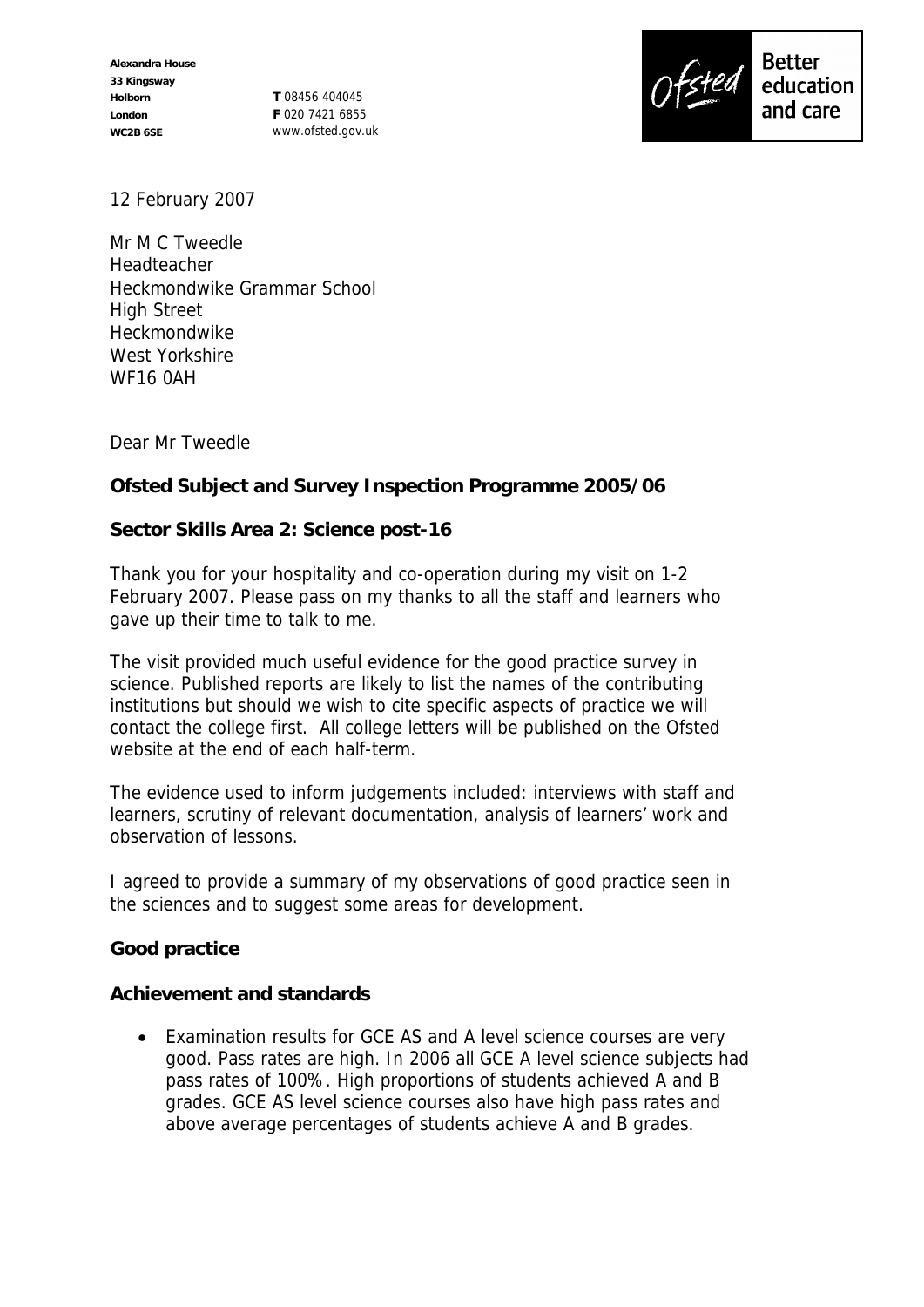- Value added data show that for most courses students achieve grades which are broadly in line with expectations based on their GCSE results. In physics GCE A level students achieved better than predicted grades between 2003 and 2005, but in 2006 results were in line with predictions. In GCE A level chemistry results in 2006 were better than expected.
- Attendance in both Year 12 and Year 13 is excellent.
- Students' behaviour, both in lessons and around the school, is excellent.

## **Quality of provision**

- Teaching and learning are consistently good, and many lessons are very good.
- Students display excellent attitudes to learning, which are fostered by teachers working hard to create a learning culture.
- Teachers explanations and exposition and clear.
- Lessons include a good range of activities which engage interest, and reinforce learning.
- There are some good opportunities for students to talk about their learning, and to practise using the specialist terminology, particularly in biology and psychology.
- Information and communications technology are used well in teaching and learning. In lessons some good use of interactive whiteboards was observed. The use of datalogging equipment enhances experimental work. In psychology, internet linked computers are used in lessons to assist students with research. Useful materials and links to relevant internet sites are given to students and are available through the school website.
- Learning materials are very good. Handbooks, notes, worksheets, practical instructions and other materials are well designed and informative. They help to develop students' skills, knowledge and understanding.
- A good feature of the curriculum is the introduction of the new GCE AS and A level 'Advancing Physics' courses, designed to encourage more students to study physics post-16 and to provide a different and more contemporary approach.
- Support for students is good. Subject teachers provide subject specific support both within and outside timetabled lessons, and students value this. In chemistry, for example, regular extra lessons are offered to help students understand particular topics.
- Inclusion is very good. The sixth form accepts students from local 11-16 schools with suitable GCSE qualifications, as well as Heckmondwike Grammar students. Students from a diverse range of ethnic backgrounds study sciences in a harmonious learning environment.

**Leadership and management**

Leadership and management of all the sciences are very good.